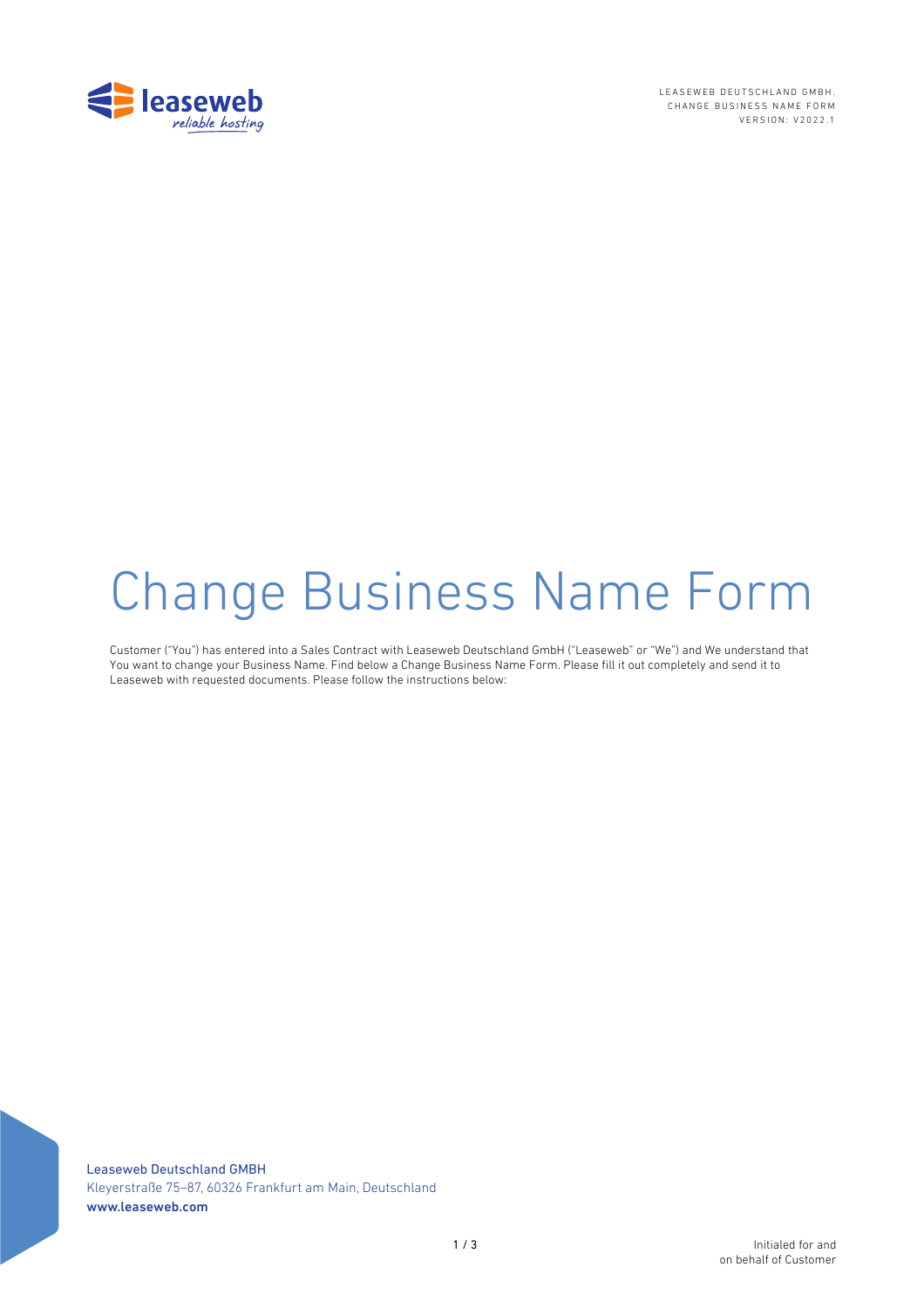

## Current Business Name

| Business name                |  |
|------------------------------|--|
| Leaseweb customer number     |  |
| Business registration number |  |
| Registered address           |  |
| VAT registration number      |  |

## New Business Name

|                                                                                                                                                                                                                                                                                                                    | Business name and the contract of the contract of the contract of the contract of the contract of the contract of the contract of the contract of the contract of the contract of the contract of the contract of the contract |                                                                                                                                                                                                                                |
|--------------------------------------------------------------------------------------------------------------------------------------------------------------------------------------------------------------------------------------------------------------------------------------------------------------------|--------------------------------------------------------------------------------------------------------------------------------------------------------------------------------------------------------------------------------|--------------------------------------------------------------------------------------------------------------------------------------------------------------------------------------------------------------------------------|
|                                                                                                                                                                                                                                                                                                                    |                                                                                                                                                                                                                                | Leaseweb customer number (2002) 2003 and 2004 and 2004 and 2004 and 2004 and 2004 and 2004 and 2004 and 2004 and 2004 and 2004 and 2004 and 2004 and 2004 and 2004 and 2004 and 2004 and 2004 and 2004 and 2004 and 2004 and 2 |
|                                                                                                                                                                                                                                                                                                                    |                                                                                                                                                                                                                                |                                                                                                                                                                                                                                |
|                                                                                                                                                                                                                                                                                                                    |                                                                                                                                                                                                                                |                                                                                                                                                                                                                                |
|                                                                                                                                                                                                                                                                                                                    |                                                                                                                                                                                                                                |                                                                                                                                                                                                                                |
|                                                                                                                                                                                                                                                                                                                    |                                                                                                                                                                                                                                |                                                                                                                                                                                                                                |
|                                                                                                                                                                                                                                                                                                                    |                                                                                                                                                                                                                                |                                                                                                                                                                                                                                |
| Authorised signatory                                                                                                                                                                                                                                                                                               |                                                                                                                                                                                                                                |                                                                                                                                                                                                                                |
| this is the representative with power to sign a<br>Contract and to commit the company to a<br>binding Contract, which is publicly available<br>e.g. company registry.<br>**Please use a generic email address for<br>purpose of avoiding risk of personal data use<br>whereby Leaseweb pursues privacy by default. |                                                                                                                                                                                                                                | Last name entirely and the state of the state of the state of the state of the state of the state of the state of the state of the state of the state of the state of the state of the state of the state of the state of the  |
|                                                                                                                                                                                                                                                                                                                    |                                                                                                                                                                                                                                | Business email address and the control of the control of the control of the control of the control of the control of the control of the control of the control of the control of the control of the control of the control of  |
|                                                                                                                                                                                                                                                                                                                    |                                                                                                                                                                                                                                |                                                                                                                                                                                                                                |
|                                                                                                                                                                                                                                                                                                                    |                                                                                                                                                                                                                                | Business mobile number that the control of the control of the control of the control of the control of the control of the control of the control of the control of the control of the control of the control of the control of |

### Terms and conditions:

#### APPLICABLE CONTRACT DOCUMENTATIONS

**1.1.** Customer is aware that Leaseweb applies Sales Terms and Conditions, which Sales Terms and Conditions include provisions to ensure compliance with the General Data Protection Regulation, and Policies with respect to the use of its Services and that such are applicable to – and part of - the Sales Contract. Customer is further aware that the scope and nature of the services offered by Leaseweb are set forth in the Services Specifications, that the performance parameters or service levels with respect to the services offered by Leaseweb are set forth in the Support and Service Levels; and that such are applicable to -and part of- the Sales Contract.

**1.2.** Customer hereby assume and agree that the Sales Terms and Conditions, the Policies, Services Specifications, Support and Service Levels and the applicable privacy statement have been made available electronically and are published at https://www.leaseweb.com/legal.

#### Leaseweb Deutschland GMBH Kleyerstraße 75-87, 60326 Frankfurt am Main, Deutschland www.leaseweb.com